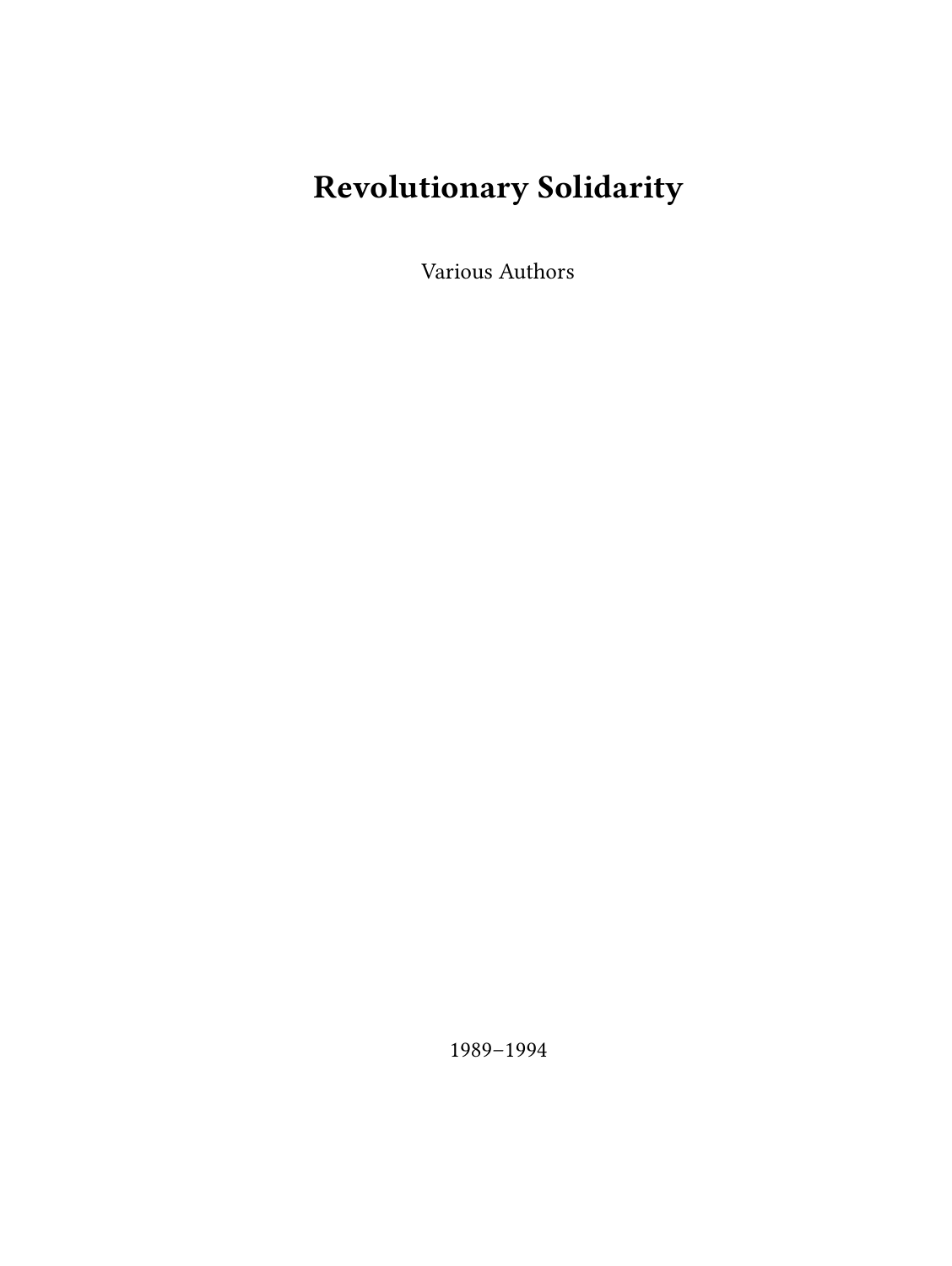## **Contents**

| Introduction                                                                                                             | 3  |
|--------------------------------------------------------------------------------------------------------------------------|----|
| <b>Revolutionary Solidarity</b>                                                                                          | 4  |
| The Virtue of Torment                                                                                                    | 6  |
|                                                                                                                          | 6  |
|                                                                                                                          | 8  |
|                                                                                                                          | 8  |
|                                                                                                                          | 9  |
| A few notes on Sacco and Vanzetti                                                                                        | 11 |
|                                                                                                                          | 11 |
| To die innocent means more rage                                                                                          | 11 |
|                                                                                                                          | 12 |
| "Innocent" or "guilty" $\dots \dots \dots \dots \dots \dots \dots \dots \dots \dots \dots \dots \dots \dots \dots \dots$ | 13 |
| Aid or Solidarity?                                                                                                       |    |
| A few notes that survived from an antimilitarist meeting in Bologna                                                      | 16 |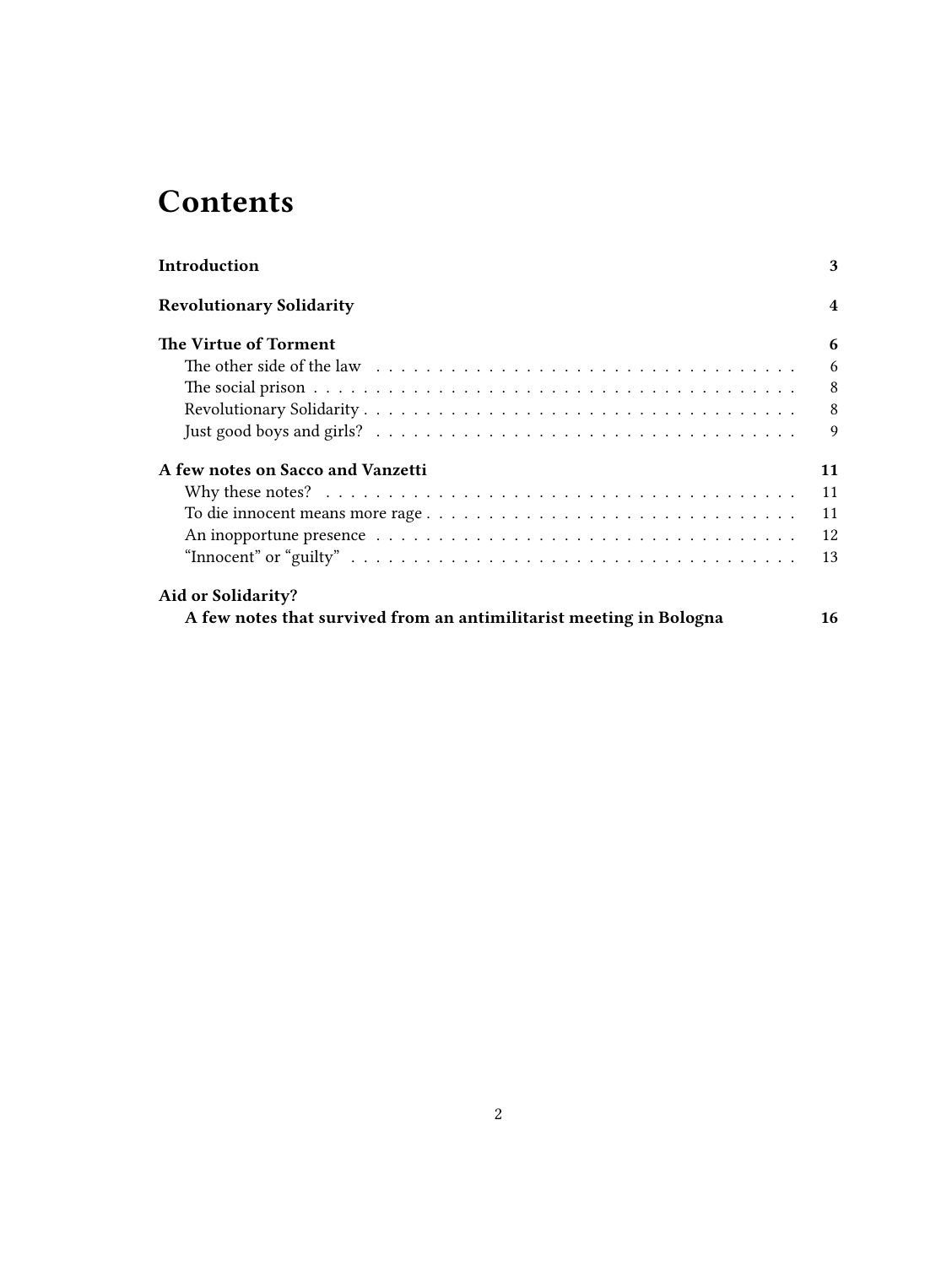### <span id="page-2-0"></span>**Introduction**

The concept of solidarity is not only used and abused by the various reformist syndicalist and humanitarian movements and even power itself, it is also sadly emptied of any content by many anarchists. The levelling is such as to reveal a symbolic attitude worthy of the Church but which allows us to put our conscience at rest.

Counter-information and propaganda in the lead, demonstrations (true processions), then nothing, provoke a feeling of powerlessness, a pernicious frustration that sees justification open the way to resignation.

We discover that everything crumbles there where the mentality of the group and quantity thought it was strong. Nothing changes as we enter a vicious circle with mournful calls to a miserable bartering with the State one wanted to fight.

When individuals find themselves alone at night, no longer supported by "collective strength", the arms of Morpheus transform the imprisoned comrades one wanted to support, to whom one wanted to express one's solidarity, into a real nightmare with no escape.

So! Should we no longer show solidarity to imprisoned comrades given that it serves no end? Never! A movement that is not capable of looking after its comrades in prison is destined to die, and that at a high price under atrocious torture.

The reflection must be made in other terms. What does it mean to express revolutionary solidarity? Basically the reply is not all that difficult.

Solidarity lies in action. Action that sinks its roots in one's own project that is carried on coherently and proudly too, especially in times when it might be dangerous even to express one's ideas publicly. A project that expresses solidarity with joy in the game of life that above all makes us free ourselves, destroys alienation, exploitation, mental poverty, opening up infinite spaces devoted to experimentation and the continual activity of one's mind in a project aimed at realising itself in insurrection.

A project which is not specifically linked to the repression that has struck our comrades but which continues to evolve and make social tension grow, to the point of making it explode so strongly that the prison walls fall down by themselves.

A project which is a point of reference and stimulus for the imprisoned comrades, who in turn are point of reference for it. Revolutionary solidarity is the secret that destroys all walls, expressing love and rage at the same time as one's own insurrection in the struggle against Capital and the State.

Daniela Carmignani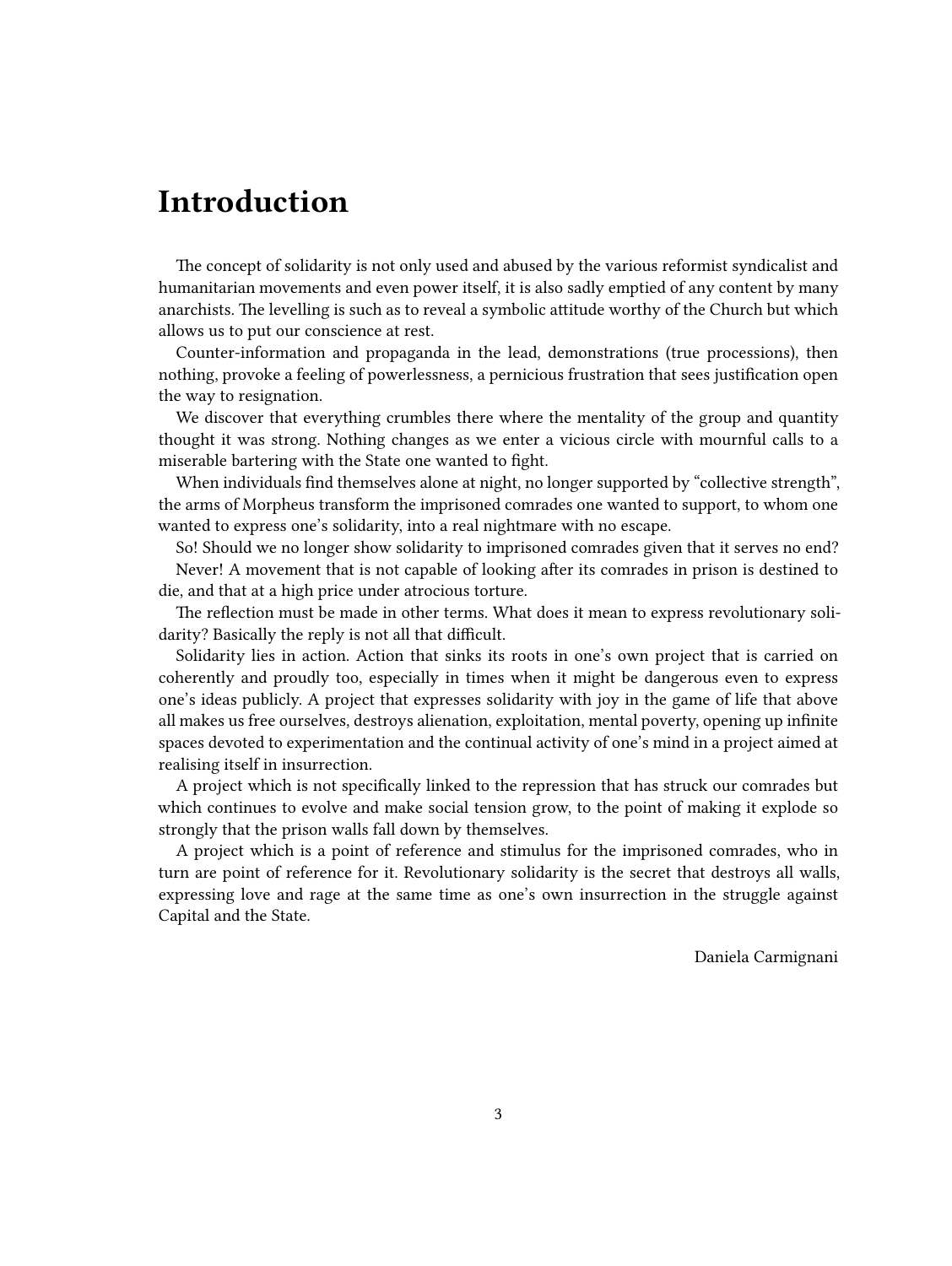### <span id="page-3-0"></span>**Revolutionary Solidarity**

There are many ways to demonstrate solidarity to comrades who are being criminalised by the State, each one of which is a direct expression of the way one intervenes in the social clash in general.

There are those who see solidarity as lending a social service to this or that arrested comrade, and that is the way they carry out their activity: looking for lawyers, sending money and clothes to prison, visiting and so on. This purely humanitarian solidarity also translates itself into the constitution of defence committees and relative campaigns aimed at influencing public opinion.

Then there are those who see solidarity in a strictly political key and play at making a heap of "distinctions" aimed at not compromising the image of their own activity. So for reasons of opportunity they defend and show solidarity to those who declare themselves innocent, not to those who Claim responsibility for their actions.

Others still, if they see there is something to be gained in terms of political propaganda, immediately bring out flyers and leaflets in formal solidarity with the comrade or comrades arrested, i.e. they declare solidarity in words, while in practice there is no trace of it.

Then there is solidarity in an ideological context. This is the case of the marxist-leninists in the revolutionary combatant party version. They show solidarity with those with positions similar to their own, and are in contrast with those who do not share or recognise their political line or strategy, often using censorship and ostracism against those they consider inconvenient.

What do we think we should mean by revolutionary solidarity then? The first aspect is that of seeing solidarity as the extension of the insurrectional social practice one is already carrying out within the class clash, i.e. as a direct demonstration of actions of attack against all the structures of power, large and small that are present in one's own territory. And that is because these should to all effects be considered responsible for everything that happens in social reality, including therefore the criminalisation and arrest of comrades wherever they are. It would be short-sighted to reduce the question of repression against comrades to something strictly linked to the legal and police apparatus. The criminalisation and arrest of comrades should be seen in the context of the social struggle as a whole, precisely because these are always the hasty material means used by the State to discourage radicalisation everywhere. No matter how great or insignificant it might be, every act of repression belongs to the relations of the social struggle in course against the structures of dominion.

The second aspect is that each revolutionary comrade should be defended on principle, irrespective of the accusations made against them by the State's legal and police apparatus, in the first place because it is a question of snatching them from its clutches i.e. from the conditions of "hostage" they have been reduced to. Moreover, it is also a question of not losing the occasion to intensify the attack against the "law" intended as the regulating expression of all the relationships of power present in constituted society.

The third aspect concerns the refusal to accept the logic of defence that is inherent in constitutional law, such as for example the problem of the "innocence" or "guilt" of the comrades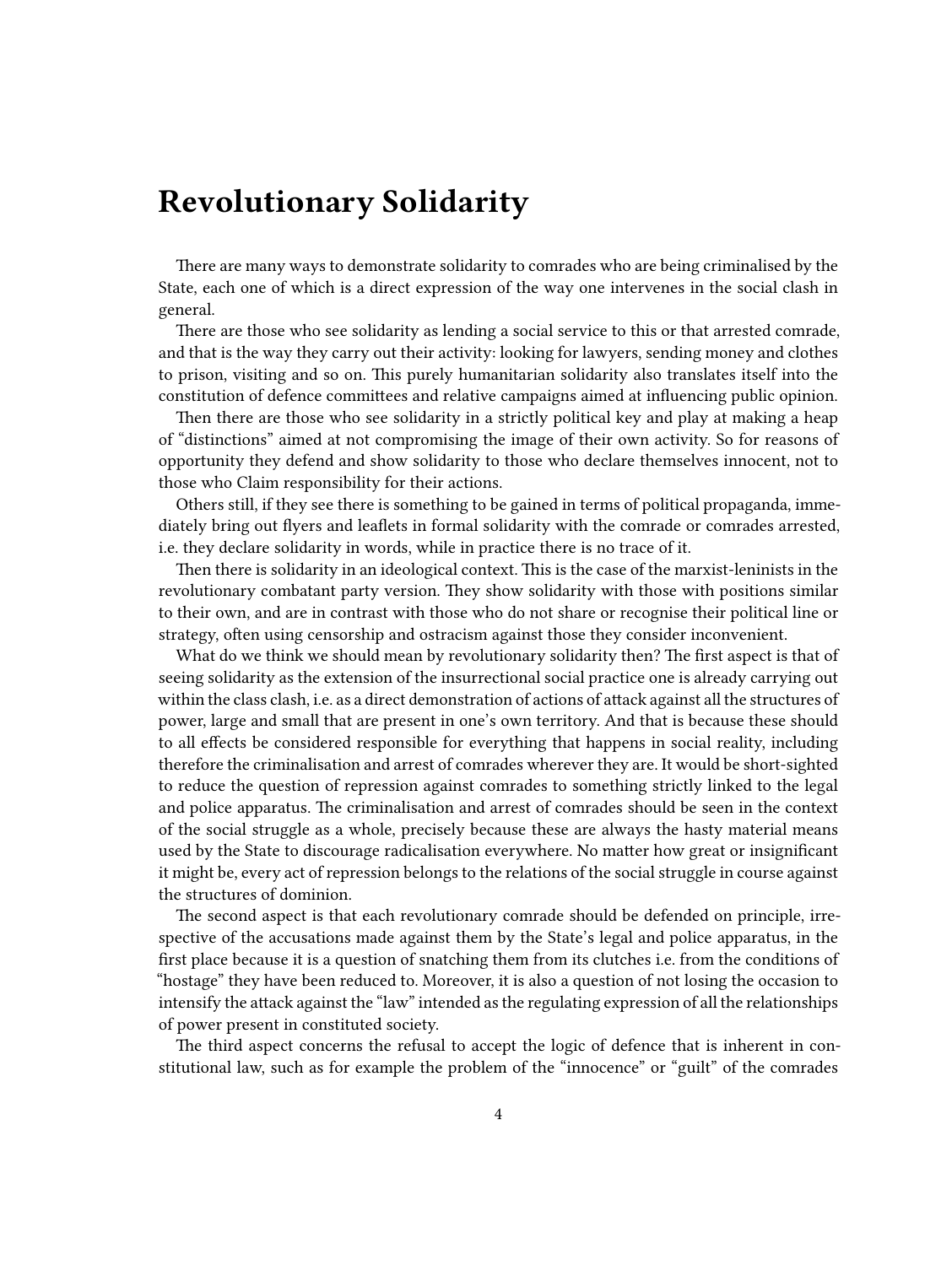involved, and that is because we have many good reasons for defending them and no one can justify the political opportunism of not doing so. We cannot and must not consider ourselves lawyers, but revolutionary anarchists at war against constituted social order an all fronts. We aim at radically destroying the latter from top to bottom, we are not interested in judging it as it does us. For this reason we consider any sentence made by the State vultures against proletarians in revolt, and all the more so if they are comrades, to be a sentence against ourselves and as such to be avenged with all the means we consider opportune, according to our disposition and personal inclinations.

The fourth and final aspect concerns our attitude towards the arrested comrades, whom we continue to behave towards in the same way as those not in prison. That means that to revolutionary solidarity we always and in any case unite a radical critique. We can and do show solidarity with imprisoned comrades without for this espousing their ideas. Those who show solidarity to imprisoned comrades are not necessarily involved in their opinions and points of view, and the same thing goes for us as far as they are concerned. We actively support all imprisoned comrades in all and for all, but only up to the point where what we do for them does not come into contrast with or contradict our revolutionary insurrectionalist way of being. Ours is exclusively a relationship between social revolutionaries in revolt, not that of bartering positions. We do not sacrifice any part of ourselves, just as we do not expect others to do the same.

We think of solidarity as a way of being accomplices, of taking reciprocal pleasure and in no way consider it a duty, a sacrifice for the "good and sacred cause", because it is our own cause, i.e. ourselves.

Starting from these premises, of primary importance in the development of one's anarchist insurrectionalist action, revolutionary solidarity takes on meaning as such, because we would show simple material support to any friend who ends up in prison.

Revolutionary solidarity is an integral part of our very being as insurrectional anarchists. It is in this dimension that it should be demonstrated incessantly, precisely because it contributes to widening what we are already doing.

Pierleone Porcu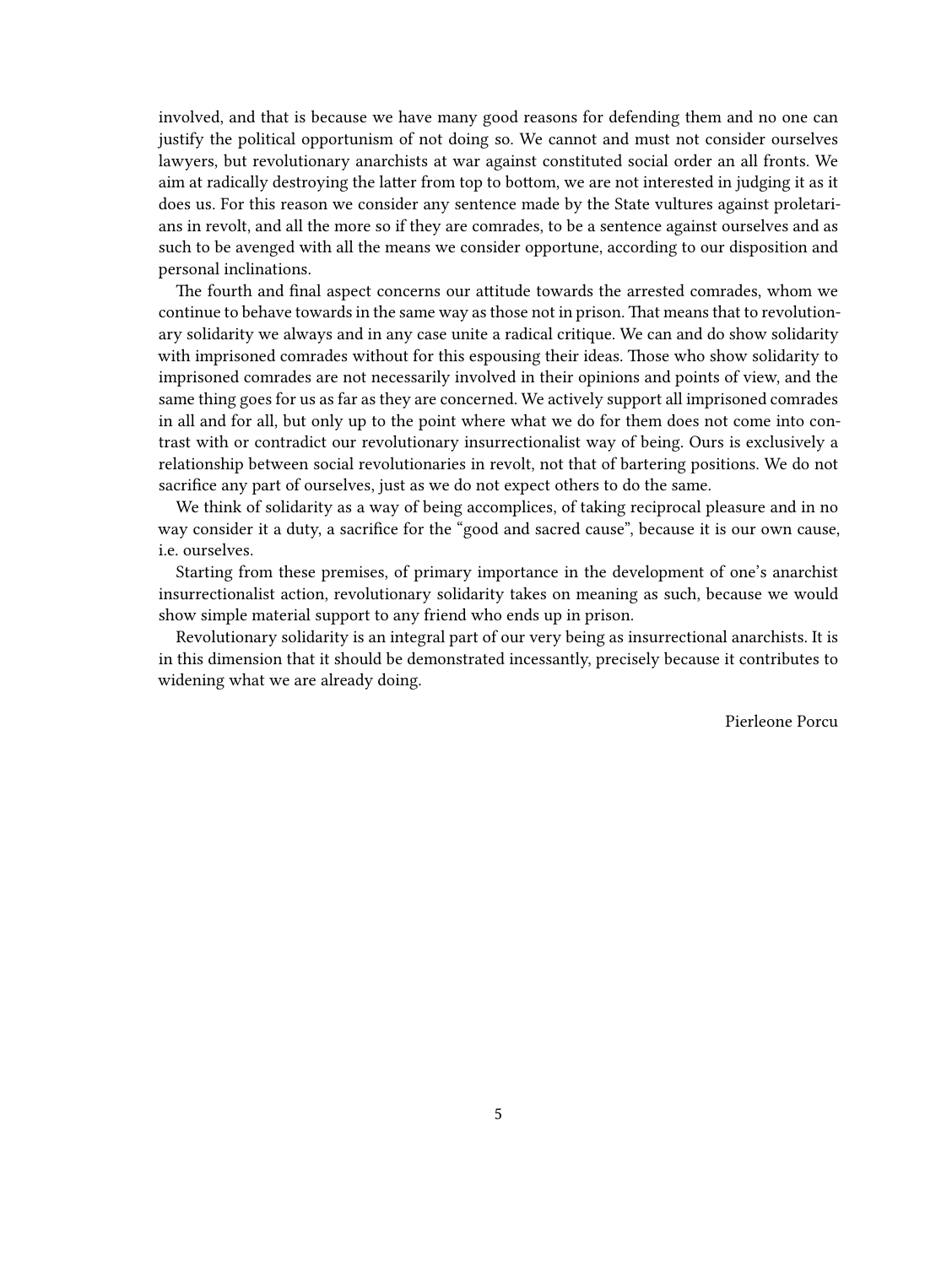### <span id="page-5-0"></span>**The Virtue of Torment**

Prison, a physical territory distinct and separate from the rest of social life and what it represents and determines, seems to occupy a reserved space in our thoughts and minds.

The law is a concentrate of the way society has chosen to regulate its conflicts (by force and through image), whereas prison sums up what directly crushes and oppresses us. For us it is a question of understanding how and where one can act to put an end to all the filth of survival, including facing the problem of the destruction of prison and the law. And in order to put an end to the law it is also essential to stop thinking and talking in its language, that normally used to denounce the "abuses" of power. By so doing we certainly don't want to contest the prisoner's possibility to demand to be treated properly when tormented by the screw. But by shutting oneself up in particular wrongs (the screw's abuses) without considering the monstruosity of the very existence of prison, the prisoner finds himself drawn into a perverse accountancy: what does it mean to ask for the right to be treated properly? Would any individual whatsoever not prefer not to be treated at all?

#### <span id="page-5-1"></span>**The other side of the law**

Law as the right of an individual to obtain or do such and such a thing, or as a whole including texts and legal practices. The latter apparently include and guarantee the former. So the democratic procedure always consists of padding out law with the rights of man, whereas any law we might benefit from is itself a dispossession, a search for ourselves in something other than ourselves.

But what do laws define? Freedom conceived of only in negative terms: "my freedom ends where another's begins". A vision of the individual as a territory limited by others, a vision of small proprietors, precursors of the famous "my body belongs to me". It is not by chance that the temporal dimension, a fundamental human value, is lacking in these concepts.

Every right is by nature both a principle and a practical means of exclusion and privation. Whoever says right says exchange, because the law is there to organise a measured repartition of rights and duties and, in the case of damage, it prescribes the amount of compensation. A right always belongs to a miserable proprietor, because he needs a property title for something he is afraid of losing or that could be taken from him. Law is always aimed at governing a community which is incapable of living as such, in order for it not explode completely.

Law is also an ideology  $-$  a mental and rational construction that serves to justify the real social function of justice.

Today law is a precise quantifiying coded instrument which determines and points out what each individual, including each civil servant, must do. The police are held to respect very severe regulations and at the same time they are continually having to break them in order to function. Legal control of their work is a fake: everyone knows the pig uses particular techniques in order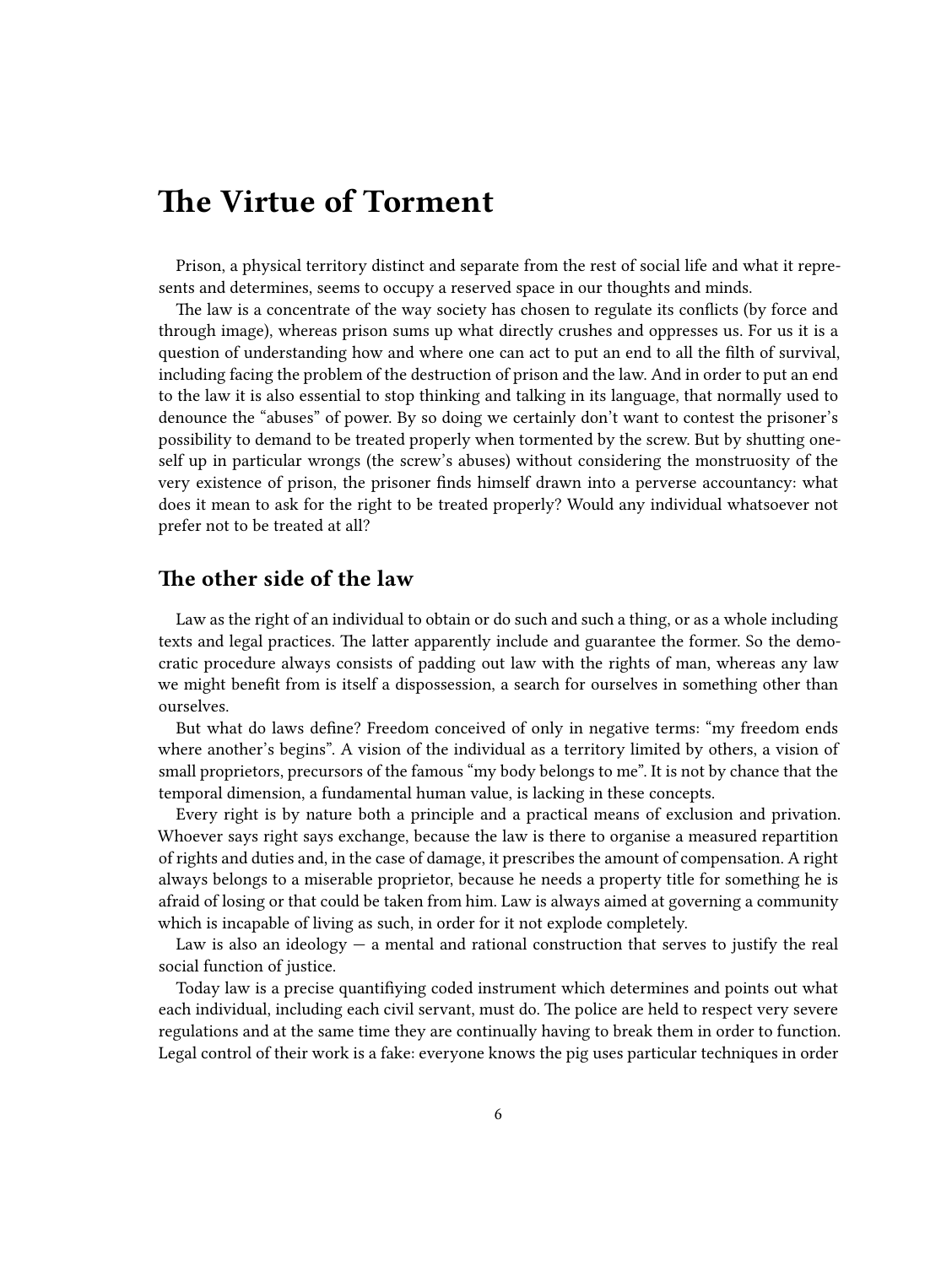to function and to exert pressure, which judges nearly always close a eye to. No matter whether it is applied to the investigator or the common citizen, the law does not prevent excesses, it merely keeps them within reasonable limits so as not to put the social order and institutions at risk. In the same way a prison sentence serves to circumscribe the revenge of the injured party by keeping it within the limits that have been established and applied by a third party "above the parts", as all societies dispose of norms to allow those in power to regulate their arguments, legitimize their power and obtain the consensus of the exploited.

The Bible does not define, it lists, justifying such an operation with the unknowable and inscrutable divine will concerning what one should and shouldn't do. The modern era also supplies a definition of man upon which to organise its social rules. The same goes for the law, with the pretext of establishing what is right and what is wrong. Hence the classification into good and bad. Innocence and guilt are attributes of the legal mechanism as they contain a judgement (which the person concerned is heartily invited to interiorise). Now, to understand and live the crudest acts (rape, murder, torture) does not mean to judge them. Whoever sits in judgement is acting in the name of something that goes beyond the social relations which determined these same acts.

Precisely in the same way as morals do in interpersonal relations, the law applies a preestablished norm to a conflict or violence to solemnize the trauma, defining it in order to exorcise it. In this logic it is necessary for there to be a guilty party, not just someone responsible, as guilt penetrates the guilty, becoming their whole being. This is complete when the law claims to judge not only action but the whole person in the light of their action, reinforced with an analysis of the motivations, psychiatric reports and personality tests.

The sphere of State control is extending as rights increase, as it is necessary to have them respected and to sanction transgressions. The tendency of democratic society is to penalise everything. It has a clause and a punishment for every form of violence from the slap of the parent to rape. The extension of rights is synonymous with generalised criminalisation. It is claimed that violence has been banished from all social relations. But that reinforces the monopoly of violence that has been "legitimised" by the State, which is infinitely worse than any other kind. The law does not eliminate violence, it normalises it. Like democracy, it constitutes a filter to intolerance and violence alike.

Like democracy, the law functions on the basis of reason without having recourse to force. But for this reason brute force is also necessary in order for it to express itself, for any discussion to take place on its own terms. In the same way democracy bases itself on the refusal of the violence it has generated and which it needs in order to perpetuate itself.

And so this filter also affects radical action, when it enters a court for example, rendering it incapable of proposing anything other than what is acceptable to the law. However, that is not a reason for not acting, or for regretting having acted, but rather for doing it knowingly: no revolutionary intervention can exist within the ambit of the law. The legal apparatus separates the accused from the discussions that concern him by delegating his power, as is continually done in democracy, to a few of its representatives: in this case to lawyers.

The worst thing is that, because the trial is public, one is convinced one is controlling the law, whereas it is really the law that is controlling the public. The image that comes from the court carries an essential, hypnotically repeated message: violence is the monopoly of the State. And when conflicts between parties lead to confusion and uncertainty it is the State that sorts things out: "I also have a monopoly of truth". The trilogy "police-justice-media" must therefore be analysed as a whole. Even if the game between the three partners overturns it is still able to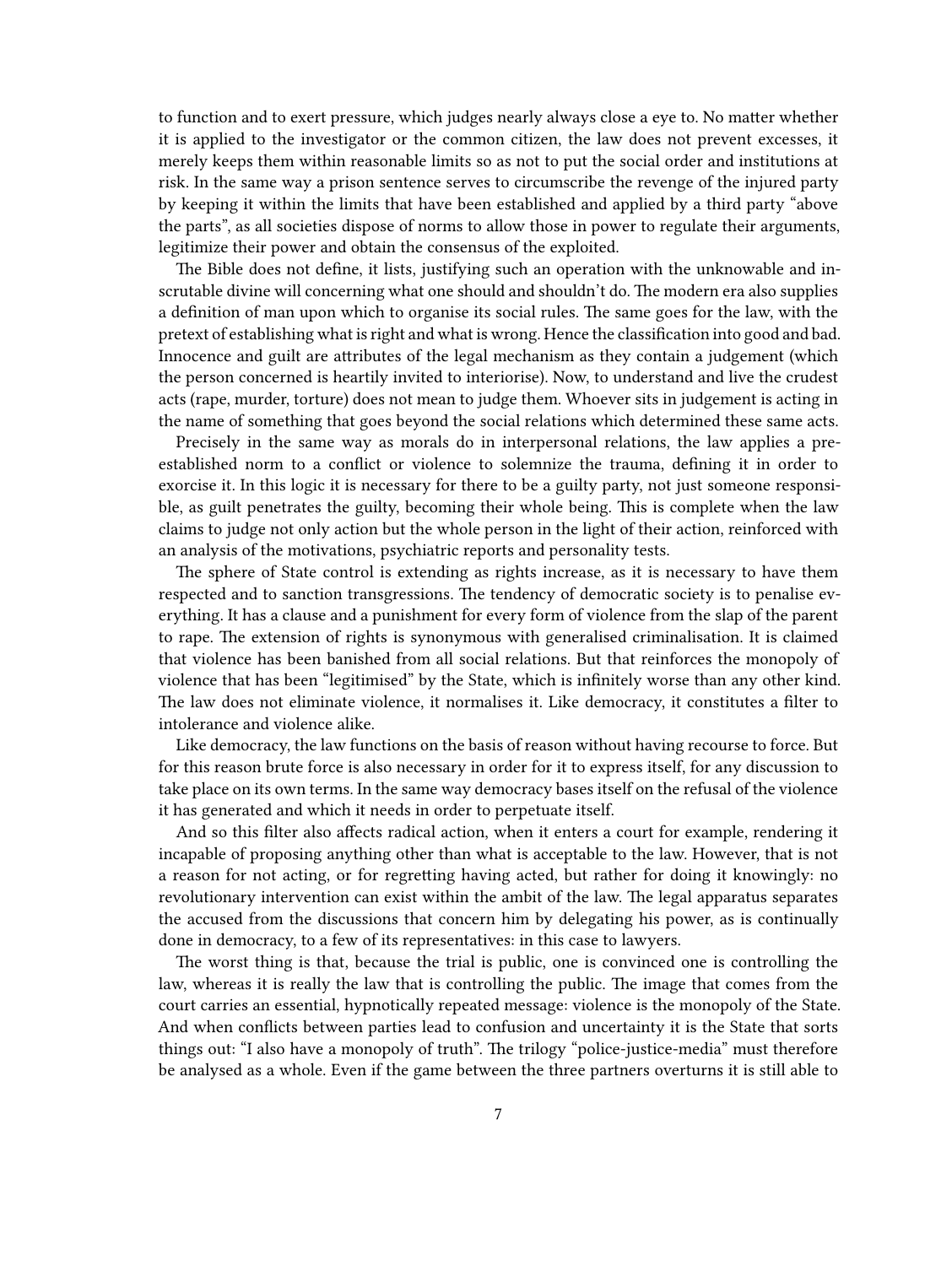absorb any scandal. There is a scandal when it transpires that somebody has broken the rules: but such an accusation presupposes one's remaining inside the game. The real rupture would be to break out of it.

No denunciation, no blinding glare of truth contains on its own the strength to threaten the existence of social institutions and relations.

#### <span id="page-7-0"></span>**The social prison**

So, why take up the question of repression and the law? Certainly not just because of the existence of the primary, essential, exemplary horror of the courts and prisons. We have no need to seek a peak of horror in order to put the whole of society in question, as that would fail to supply us with elements for getting to the roots of exploitation and alienation. Moreover, a scale of atrocities would be inconceivable. The prisoner in jail, the soldier being trained for fighting in the mud of a trench, the worker who has an accident at work, the peasant who toils sixteen hours a day, each one has a number of good reasons for finding the ultimate horror in their own condition.

#### <span id="page-7-1"></span>**Revolutionary Solidarity**

In effect a solid, efficient society knows how to cover up a relationship of oppression with the honey of partial satisfactions. Is the humanisation of work not one of Capital's constant programmes? And then, in a "free" and democratic society it is not necessary to simply produce wealth, it is necessary above all to "find a job". In prison too they now understand that no one should stay idle any longer: the prisoner will be conceded a job in order to "earn his time", and will be allowed to move himself, "fill up his time". The concept of the inflicted sentence alone is now historically and culturally out of date. So these same subjects who failed to fulfil and "ennoble" their existence when they were outside the walls, now find themselves with an occupation that offers considerable advantages to themselves and the State.

The penal institution is necessary to the class society, no matter how many or how few prisoners it holds. The idea of an eventual suppression of it is a pure illusion, just as the idea of an economy managed from the base is, the existence of firms where the wage earners could "selfmanage" their own exploitation (a horror worthy of the most sanguinary dictatorships). Prison has an indispensable symbolic function. The reclusion of the few not only recalls the existence of the norm that has been violated, but also functions as a point of reference, a rough border of the limits not to be ventured beyond.

Today's society is one of maximum impotence and generalised assistance. The whole of existence now requires intermediaries, so there is a proliferation of public services whose function is assured thanks to a network of induced needs. The State fills the void of existence with the instruments that it uses to control at the same time as it maintains structures like prison as places of social dumping. Of course, this function could be assured in other ways. A society that was capable of reforming itself would do so with lower costs (social and accounting), but it would still maintain that function in some way.

Superficial critiques that are incapable of conceiving of an end to the law consider that it can and must be maintained, at best without intervening, imagining a future society without violence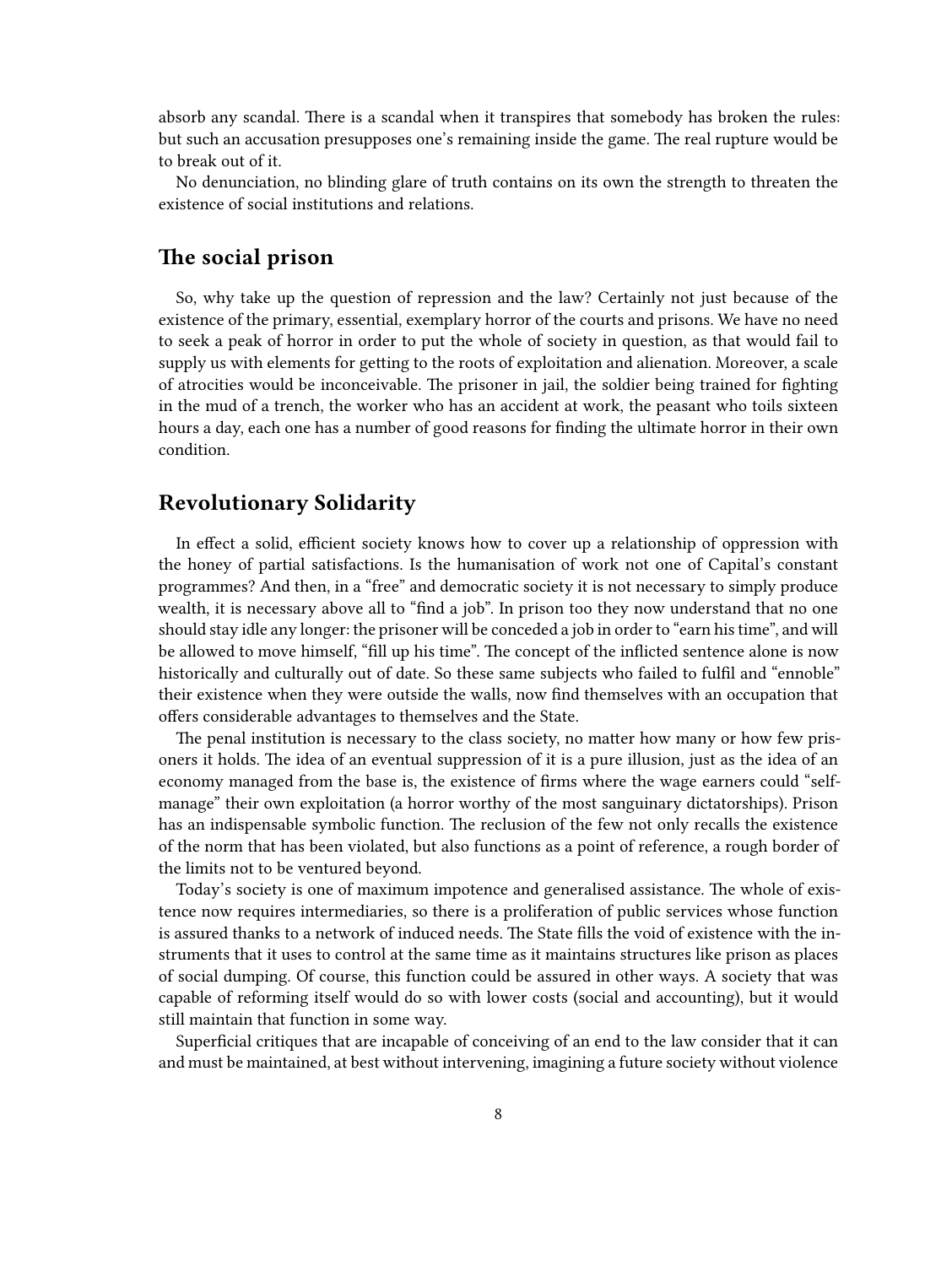and attributing the violence of today to the misdeeds of the class society. This has been the dream of many enlightened partisans of all the schools of thought desirous of a "perfect" world.

A separate mechanism for the resolution of conflict by projecting an image and excluding the individual, the law will never be abolished even though its functions may be entrusted to another entity that is not above people and is far more maleable, revocable, submitted to elections, or controlled by popular assembly. A spontaneous form of justice with flexible laws or even without any text at all would not for that cease to be machinery dividing good from evil independently of and against social relations. It makes no difference to us whether judges be bureaucrats or not, the penal code rigid or adaptable. It is the very notion of law that we want to destroy. Even if the law changes daily with the "evolution of customs" it does not change its function.

No matter what the opinion polls say, the social order wins every time one votes, in the same way that no matter what the jury vote, the very existence of the law is what constitutes the victory, it does not need anything else.

#### <span id="page-8-0"></span>**Just good boys and girls?**

The modern legal apparatus is extremely rational and scientific as it ostentates its superior "impartiality" through the application of procedures which weigh up the possibilities conceded to the accused and their defence almost to the milligram. It can even allow itself to be scrupulous to the individuals who are obliged to submit to it, controls them, despoils them completely, having acquired full power over their existence. Its very existence is a victory as it constrains everyone, including those like us who contest it, to play according to its rules.

Only the incorrigible political lefty zealot can consider a sentence or an acquittal to be a victory or defeat of justice. And it is no wonder that it is precisely those who refuse to criticise the law as such who do not understand or accept the nature of Democracy, Fascism, Antifascism, and so on. Just as they participate in elections or claim immigrants' right to vote. They call for working class juries instead of "bourgeois judges". Their perspective is not at all that of destroying justice as such, but of democratising it like everything else. However, one sees there, tragically or comically, the reproduction of the characteristics of justice and its prison corollary. This often takes place among the exploited themselves, which gives an idea of the extent of the problem.

At times some might feel obliged to pass over to the enemy camp and argue in legal terms, but that never constitutes a victory. And anyway it is always a task that is best left to the lawyer. For example, a public action capable of raising doubts, waving the scarecrow of a clamorous "legal" error and some good work by the lawyers during the debate can even force the judiciary to renounce coming down heavily on the accused, but that does not alter the fact that in any case the law has acted according to its own rules by obliging us to respect them. Moreover, an institution that is capable of admitting its mistakes is an institution that strengthens itself.

In the same way a court that acquits, like one that convicts, is still a court. It would be hard to imagine anywhere that the disinherited have less power than in a court. An exceptional case could arise from pressure exercised on the judiciary by a social movement, for example when a crowd gathers demanding an acquittal precisely in the same way as a police station can be besieged by hundreds of demonstrators demanding that those arrested be freed, but this pressure is external. It is always elsewhere that the strength of the exploited can constitute itself.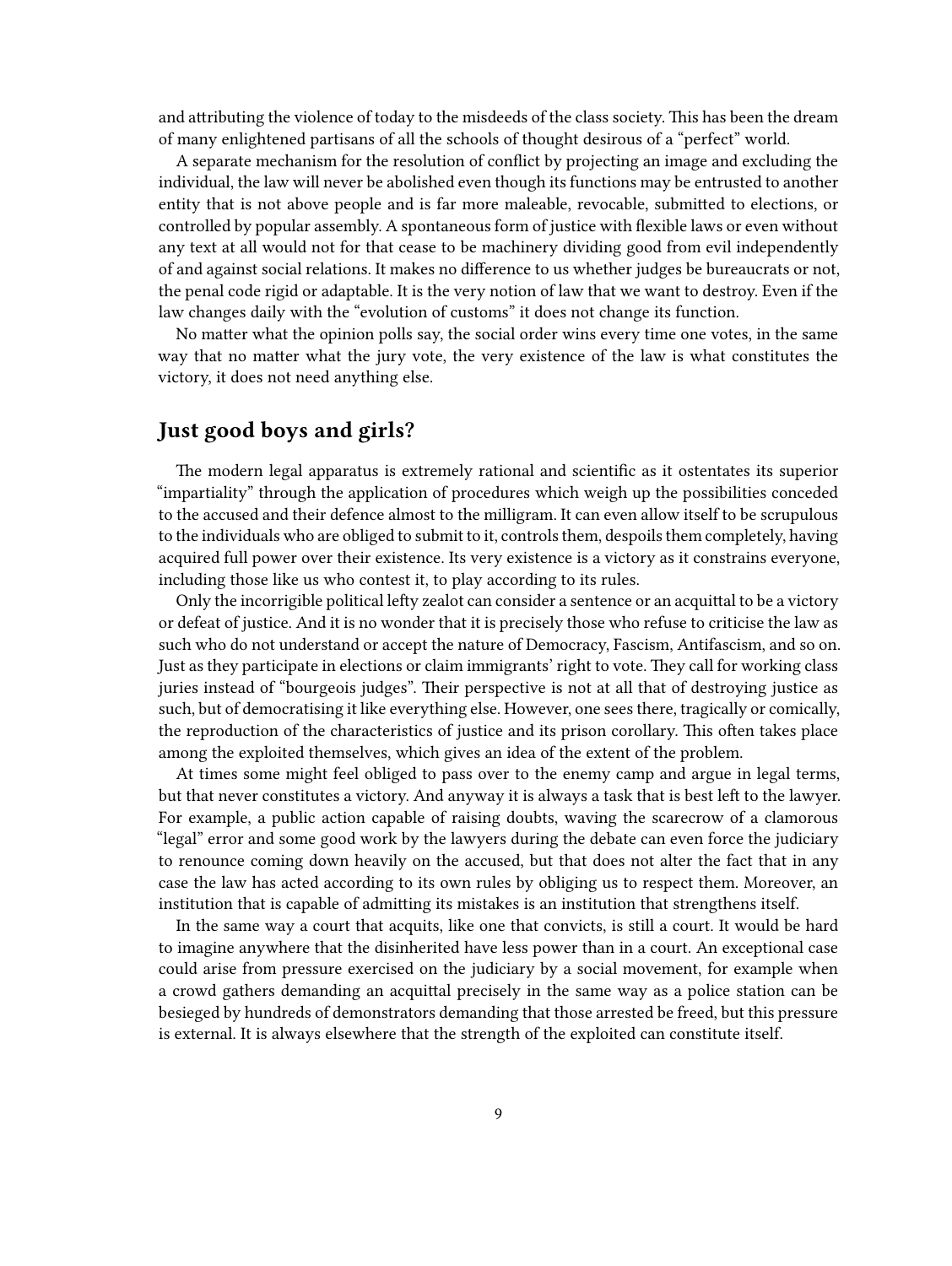All the same, eradicating the conviction that the only way to obtain benevolent treatment by the legal apparatus is to busy oneself from the inside to show up the social inoffensiveness of those caught up in it is often an arduous task

Yes, and in theory we are all convinced that the best way to solidarise with an act of revolt is to commit another. Many are capable of applauding and praising a successful action, and there is no lack of comrades ready to put this maxim into practice by reproposing it, thereby contributing to its generalisation. Any act of subversion goes far beyond its actual outcome, in good as in evil. On the contrary, regularly when things "go wrong" and the authors of the act of rebellion are singled out or arrested, it does not occur to anyone to act in turn. Solidarity no longer concretises in our action but in the reaction to the actions of others, in this case, those of the judges.

So we prefer to wait, listen to lawyers' advice, the arrested comrades' declarations, the completion of investigations. We wait to see how things are going as though what mattered before was our desires and our attempts to realise them, and now it is simply a question of getting our comrades "out".

Not intending to act instrumentally, getting comrades out of prison is undoubtedly our primary aim. All the same, it is necessary to evaluate the means one intends to use and to be aware of their nature and limits.

Instead it turns out that it would seem more becoming to put the usual critiques of the law aside. Forget the bellicose declarations of war against society and limit oneself to being just, and consequently to having an innocent person acquitted, freeing a sick comrade, or considering what in other circumstances we would accept as gestures of revolt, as nothing but childish pranks. But is that really what we want? To appeal to the humanitarian sentiments of those we despise?

In the face of the law and the fear it arouses, it seems that we are incapable of doing anything other than recanting ourselves and what we say we desire.

Rebels and revolutionaries when we are free, once we are in the hands of the enemy we are only capable of showing the innocuousness of the actions we carried out.

Power puts subversives, anarchists, in prison because as such they are "socially dangerous". Is painting them as inoffensive lambs all we can do to get them out?

Are we cynical? Are we making an apology for sacrifice? Nothing of all that. We are simply tormented by a question that is beginning to worry us — are we just good boys and girls?

Aldo Perego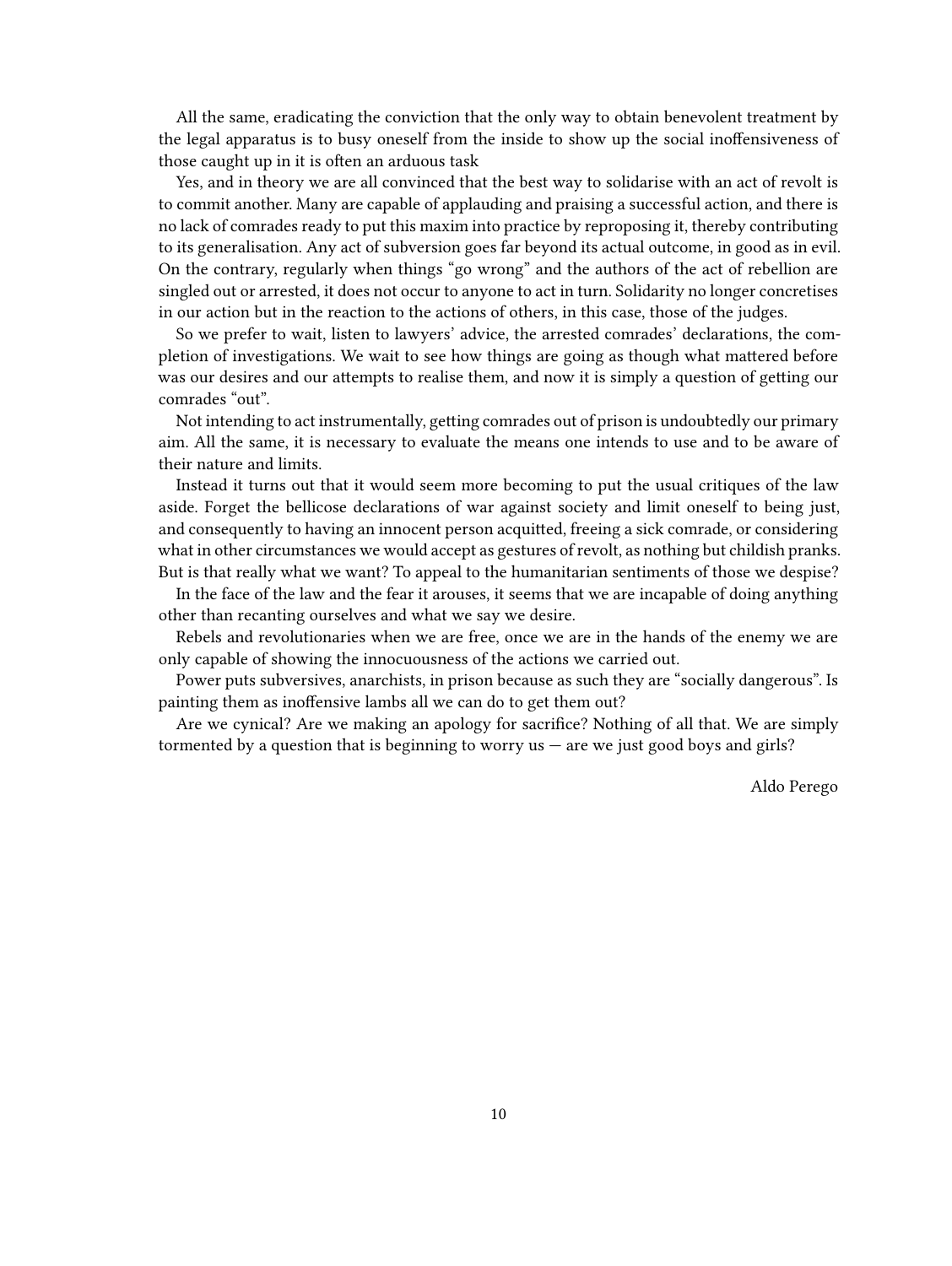### <span id="page-10-0"></span>**A few notes on Sacco and Vanzetti**

Of course we are far from the times and conditions in which the tragedy of Sacco and Vanzetti took place. But have the problems concerning the way that the movement of democratic opinion all over the world reacted changed all that much? Why? Perhaps due to lack of clarity and certain misunderstandings? These are the questions that led to the notes that follow.

#### <span id="page-10-1"></span>**Why these notes?**

I read "Acts on the study day on Sacco and Vanzetti" held in Villafalletto on September 4 and 5, 1987, and asked myself how much did the fact that these two comrades were innocent count at the time and still does today concerning this affair? If the two comrades had declared themselves responsible, or had just as incontrovertibly been considered responsible for the actions attributed to them would they still have been defended by the international anarchist movement? What would the reaction of the world movement of opinion that took over the whole affair have been in that case?

Of course, history isn't built with "ifs", I know that perfectly well. And it is not my intention to make a contribution to the "history" of Sacco and Vanzetti. I have a strong suspicion of all more or less professional historians, have more than a little suspicion of history itself, and obviously suspect all politicians old and new and their good faith in taking up historical "cases".

On the other hand, I have no doubt about the fact that Sacco and Vanzetti were quite extraneous to the specific acts they were accused of. But this certainty is personal and quite foreign to facts that can be ascertained or obscured in the event of a trial and does not prevent me from asking myself, and I hope the few comrades that read me, a few disturbing questions.

#### <span id="page-10-2"></span>**To die innocent means more rage**

Of course, it must be terrible to die innocent, and that is because the moral value of justice is rooted in each one of us. Not the sacrosanct justice of proletarian rebellion that upturns everything and settles accounts in a collective thrust of destruction but the technical, judicial, traditional one. The old justice with the blindfold eyes that we unmask to discover in horror are all rotten.

But although we have read about and are aware of all this, we are still convinced that justice should work. Christ! How can you send two innocent men to death! The holy indignation of so many anarchist comrades goes hand in hand with the lay indignation of the communists, democrats and possibilists of every shade. The glorious crusade of the left reassembles unequivocally each time the names of Sacco and Vanzetti are mentioned. And what links them is precisely the general and objectively justifiable question of innocence. But the rage that is at the root of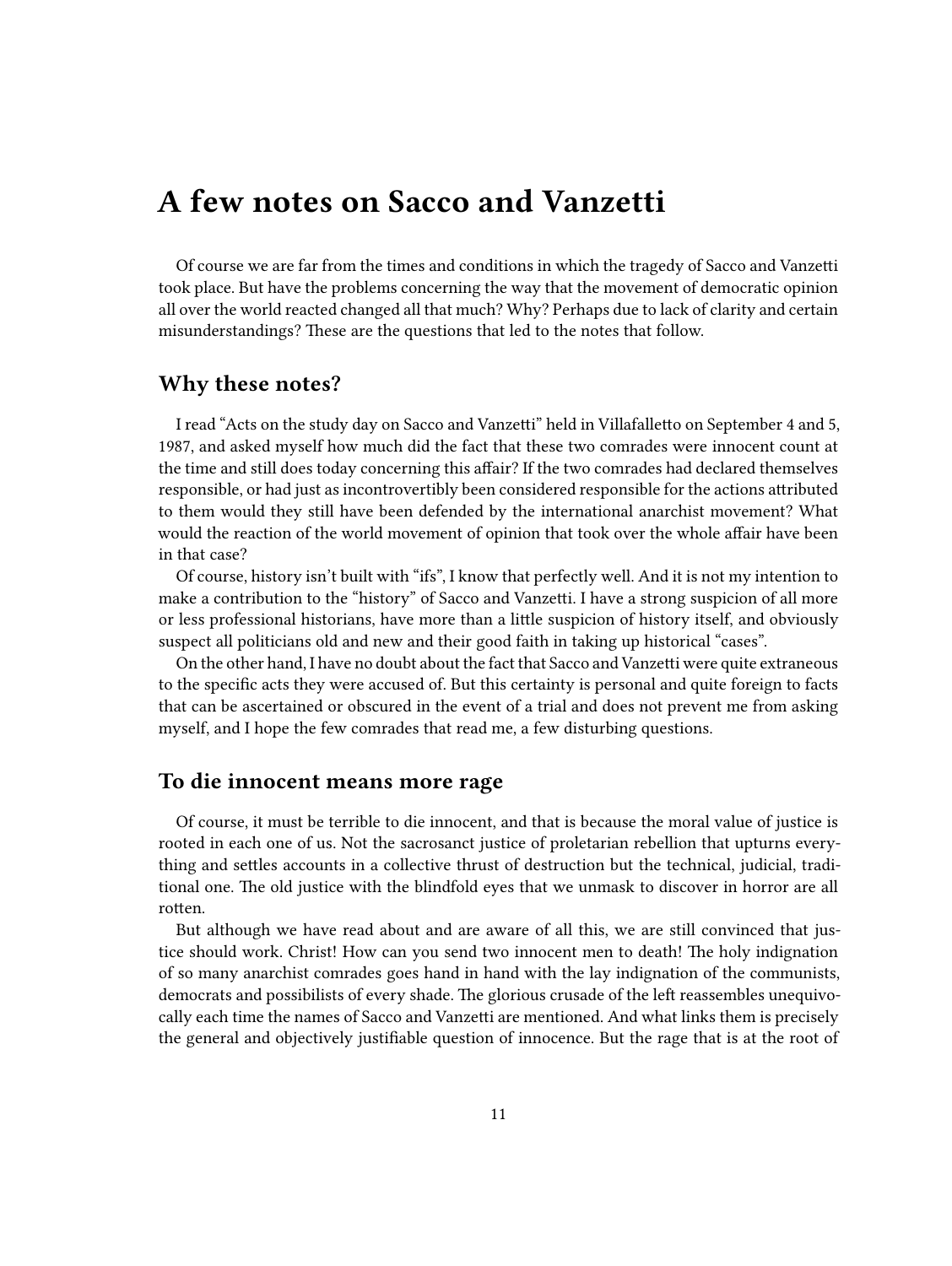this, the rage for two comrades murdered by the State, cannot let us close our eyes to other problems.

#### <span id="page-11-0"></span>**An inopportune presence**

It seems to me that the flux of democratic personalities, the artistic and literary ones even more than the judicial or academic ones, greatly contributed to spreading the Sacco and Vanzetti "case". This led to vast propaganda at world level, but also to lowering the level of the clash that was undoubtedly taking place in America, and more specifically in court, at the time. Too much talk, too many theatricals, too many democratic journalists, too many politicians. And this, like a continuous, perverse thread still is going on today with attempts to recuperate by the contender to the White House, Dukakis.

But how do you decide otherwise? Take the case of piazza Fontana  $[1969 - a$  bomb in the Banca dell'Agricoltura, Milan, kills 17 people. Anarchists are accused of this State massacre which was denounced by the whole of the left] — could you have told the Communist Party to get lost and drop their support? If anarchists do everything to spread their propaganda in order to involve people and have themselves heard by the widest number possible, how can they refuse the collaboration of the political and intellectual forces even though they know perfectly well where that leads. This is not an easy problem to answer. At the time of Sacco and Vanzetti, could they have refused the support of people like Sinclair Lewis, Eugene O'Neill, Walter Lippman, John Dos Passos, not to mention the various Roman Rollands, Thomas Manns, Albert Einsteins etc., all over the world who supported the anarchists' innocence? Yes, it would have been difficult.

But I don't want to bring up the quite legitimate point of view that the comrades should only have been defended within the international anarchist movement, with propaganda limited to the latter's motivations accepting only the outside forces that were willing to keep the question within these limits. I just want to say that the kind of collaboration imposed by the lawyer Moore necessarily had to have the stamp of approval of both the Defence Committee and the two comrades in prison. It wasn't foreseen how much the innocence of the two comrades would be underlined and how neglected their guilt on principle due to their militancy, their belonging to a specific part of the American and international anarchist movement, would be cast into the background. That was the price of that collaboration. After all, one could play on the doubt, and this still happens today, that it was a question of two immigrants, two honest workers, and underline the nationalist and class element which certainly produced results at the time but did not put any light on the anarchist and revolutionary personalities of Sacco and Vanzetti.

Was the presence of the forces of the international "left" useful to the aim of saving their lives? One must conclude that they were not, given that the two comrades were assassinated all the same. The fact that it reduced any possibility of their anarchist activity emerging is also negative.

What would have happened if that presence had been refused? The two comrades would have been defended in the same way as the others who ended up on the scaffold, some innocent, some guilty, were by Galleani's paper. And here we come to the question: but does this differentiation between "guilty" and "innocent" make any sense?

Frankly, I don't know. I reread the "Acts" we are talking about here, and saw that both Sacco and Vanzetti contributed to "*Cronaca Sovversiva*". So they must have been aware of Galleani's position on this false problem. The fact that they were "innocent' could not make them go back to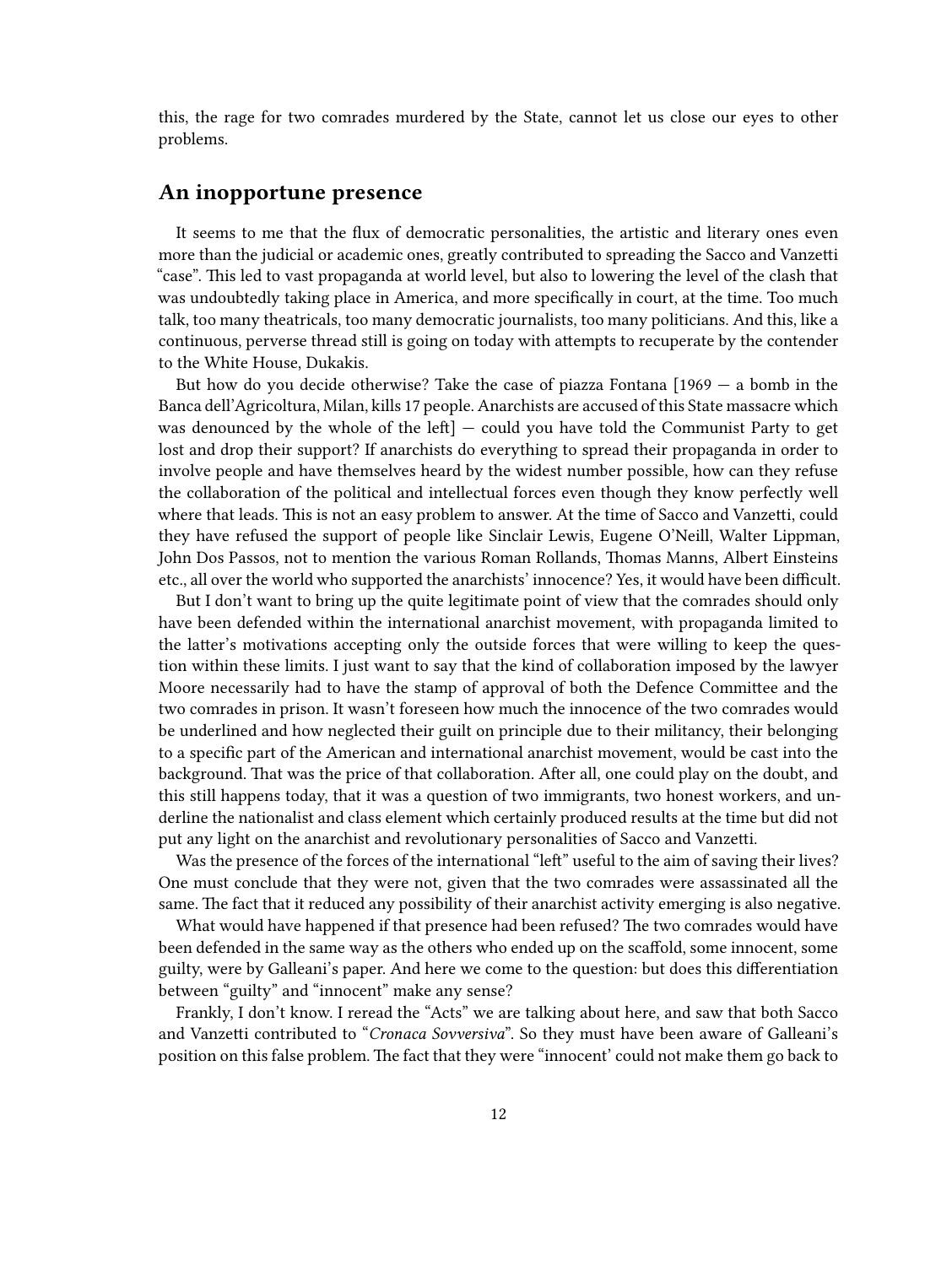a total acceptation of the innocentist road, at least in the terms developed in the trial. I agree with Pedretti, therefore, when he writes "Bartolomeo Vanzetti was not an acritical one-dimensional person, he denounced the mechanism that led to heroising his defeat to the bitter end: he was essentially a communist anarchist, profoundly convinced and extremely proud of his political and existential choices… in fact he never concealed his hatred of the injustice he was a victim of and his desire to be avenged". (p. 130) In a sense, once the decision had been made it was necessary to go on to the bitter end, right to the point of making the fact (imposed by the "frightened progressives" who made up the great mass of the supporters of Sacco and Vanzetti ) that they were anarchists appear between the lines.

#### <span id="page-12-0"></span>**"Innocent" or "guilty"**

The fact that Sacco and Vanzetti were murdered although obviously innocent proves only one thing: that the concept of innocence and guilt is not an objective fact but is a measure imposed by the class struggle. The legal techniques and police procedures that establish whether a person is guilty or innocent are part of the culture of power.

For an anarchist revolutionary the procedures that come to be pushed as logical "evidence" are worth absolutely nothing. It is to one's revolutionary conscience that one must respond, not the evidence of a situation orchestrated by an enemy who makes and breaks the rules of the game at its pleasure. For a "democrat" on the contrary there is a net difference between being guilty and being innocent. Guilty is he who has broken the law in a precise way, in the context notified to him and for which legal proceedings are commenced. On the contrary, the innocent are those who did not do what, for various reasons, they have been accused of. The great mass of those who still cringe in horror when they think of what happened to Sacco and Vanzetti, do so because these two comrades of ours were innocent, i.e. did not carry out the robbery or kill the people they were accused of killing and which they died for on the electric chair. A small minority, and among them there must have been anarchists, cringe in horror not only because of the ignominious, atrocious method in which the prosecution succeeded in maintaining their responsibility concerning the specific events, but because Sacco and Vanzetti were murdered by the State. Would the horror we are talking about have existed, apart from in this small minority which for one reason or another did not take any notice of the objective fact of their innocence, if the two anarchists had had a more dignified trial (from the point of view of establishing proof) and it had turned out that they had committed the robbery? We are sure that things would have been quite different.

The great mass of those who are respectable by profession would all have been in favour of a sentence, and we understand this. On the other hand a small minority including anarchists would, like Galleani, have stated that there is no difference between innocence and guilt.

Had Sacco and Vanzetti really been responsible for those deeds there would only have been a modest show of defence at the level of opinion by comrades, such as that which existed some time before the tragedy of Sacco and Vanzetti, for Ravachol for example. On the other hand, comrades who put themselves in the optic of expropriation cannot believe they have a movement behind them, no matter what its objective conditions are and the level of theoretical awareness within it.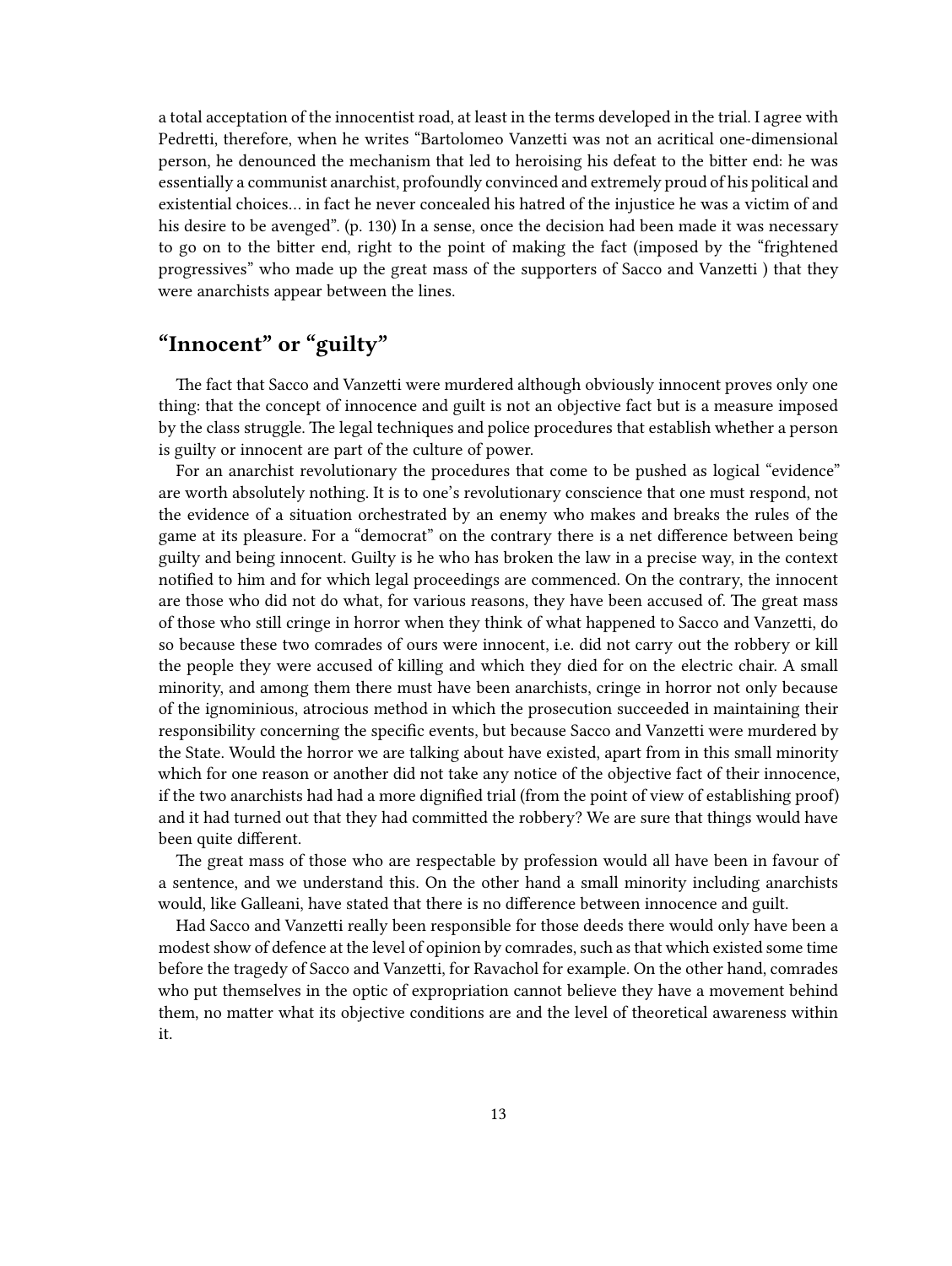Why can we not expect such a thing? For at least two good reasons: first, because the decision to carry out particular actions, including those aimed at participating through a precise effort in increasing the availability of certain revolutionary instruments, is always a personal decision and must be borne, in good as in evil, by the individual comrades and their matured awareness. Secondly, because a movement, even a revolutionary one, needs to develop, has divergences of opinion, certain legitimate reservations that cannot all be cast aside in one go.

Put this way, correctly as far as I can see, there is nothing strange about taking a distance in such cases, thus clearly showing one's extraneousness to the question. Whyever should one let oneself get involved a posteriori in something one does not agree with? The only criticizable position is the moralist one, which necessarily ends up in the realm of the morals of power produced and imposed by the bosses.

This brief reflection should help us to see various situations more clearly, in the first place that of Sacco and Vanzetti. If being innocent is no more than an external factor that might or might not exist — and in the case of the two comrades Sacco and Vanzetti murdered in America, they were innocent — comrades should be defended everywhere, even if they are "guilty". Now, if this is so, we cannot constitute wide fronts when comrades are innocent, then limit ourselves to a small part of the anarchist movement when comrades are "guilty". The thing should be approached in the same way, at least theoretically, if we admit in the first place, as should be obvious, that "innocent" or "guilty" only exist in the logic of power.

How can we get out of this dilemma? Quite simply. By always starting from the fact that for us the technical aspect is secondary, and if comrades are accused, imprisoned and in some cases even killed, this happens, apart from the objective event that constitutes the element of debate in court and which is of marginal interest to us, because they are anarchists. We cannot make technical points become the central elements of the defence campaign.

Many comrades, even those in good faith, think differently because they are prey to the banalities of the dominant ideas. The claim to objectivity is one of the cornerstones of the philosophy of the conquerors.

It is important to understand this because it always takes us by surprise, reappearing where we least expect it. That reality is something that can be determined in a precise way is one of the many myths at the basis of the new scientific thought, just as when it emerged from the complex conditions of the Renaissance, let's say, in the ideas of Galilei: rationalism reduced to description, no longer as essence.

And contemporary law is a worthy heir of enlightenment rationalism, not having changed the certainties concerning the "way" in which things went very much. One still assists today in comical "reconstructions" and other such things in court. We have become so used to this way of thinking that we do not even notice it.

When we say that Sacco and Vanzetti were not innocent but on the contrary were guilty, but only of being anarchists, we insert into the trial that claims to be objective (therefore of a quantitative nature), an element that is extraneous to the trial itself (or at least, is considered so by judicial science), an element of a qualitative nature.

And yet this is not so. Reality is precisely this complex thing that cannot be reduced to the result of a legal procedure. The latter will always be arbitrary and founded not on evidence but on strength, not on logic but power.

A difficult way of reasoning? Perhaps, yes, but if you do it once you never forget it.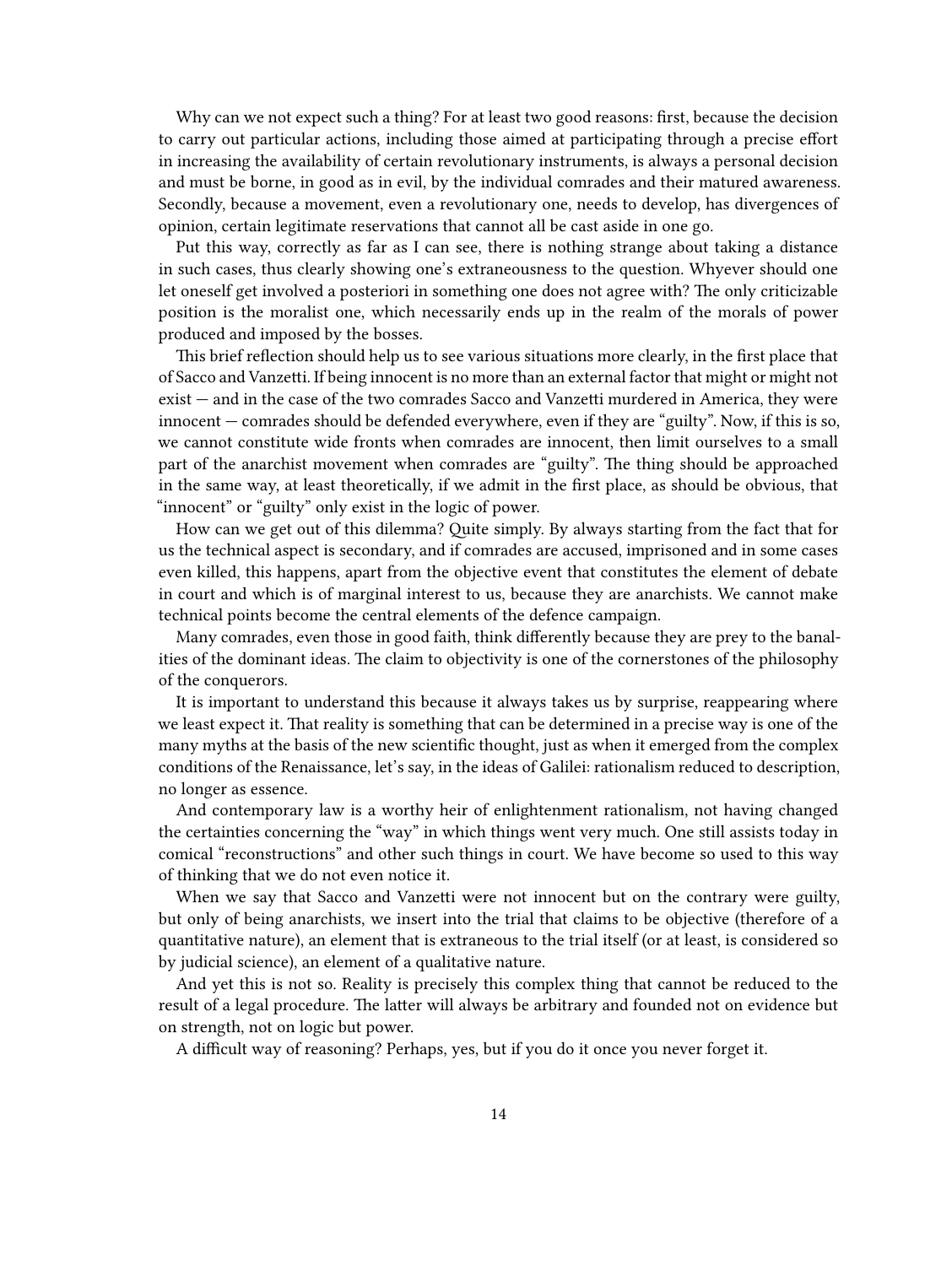Alfredo M. Bonanno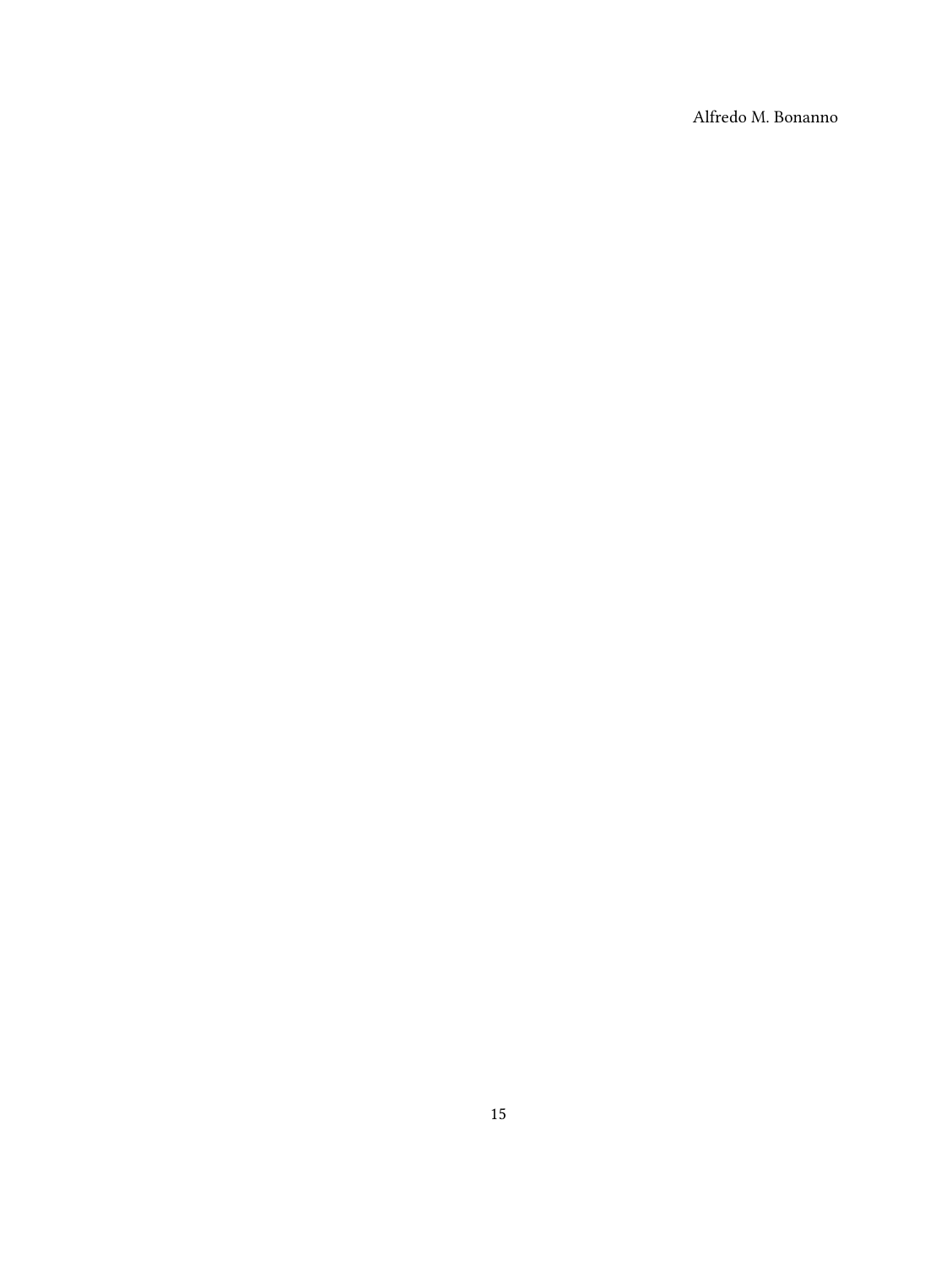# <span id="page-15-0"></span>**Aid or Solidarity? A few notes that survived from an antimilitarist meeting in Bologna**

What follows is no more than a few points that all the anarchists present agreed upon at the end of the two days. Each one of them, although strongly linked to the others, deserves to be examined individually because of the profound theoretical and methodological problems it raises. The circulation of this text should therefore serve to stimulate further moments capable of bringing forth new ideas and, above all, new instruments for practical intervention.

The present writer is convinced that the foul war unleashed by the statist counter-position in ex-Yugoslavia is, in its complexity, a great acid test for anarchism in that it involves many of its theoretical assumptions, historical experiences and practical proposals (the problem of the national liberation struggle to give but one example). Perhaps the most important point of the discussion was the consideration that it is impossible to make a distinction between the state of war in ex-Yugoslavia and, more generally, the context of armed peace which it is taking place in. The importance of this lies in the fact that proposals for concrete intervention cannot fail to conform to this kind of analysis of the situation in the Balkan area. If one were to consider the war as a thing in itself the actions proposed to contrast it would tend to re-establish conditions of normality, therefore favour — even indirectly — the forces who want to restore Peace. Whereas if the bellicose event is inserted into the reality of dominion where (and only where) it belongs, it becomes possible to identify a much wider field of practical intervention and single out objectives linked to far wider responsibilities. The question is far less banal that it might seem. To say war is also that which States and economic structures put into act daily all over the world through oppression and exploitation does not deny that there is a difference between the situation in Italy for example and that in ex-Yugoslavia (in fact, dominion — within which however divisions cannot be traced — determines the cohabitation of the most refined instruments of technological control with the most cruel barbarity). Just as it does not mean one considers (as it seems some do) that a formation of opposing ethnic groups could materialise in Italy. What we want to bring to light are the responsibilities of external governments and international political and military organisms.

What is happening in ex-Yugoslavia cannot therefore (and here we came to the second point) be carried out within a logic of aid. To limit proposals to the creation of structures for receiving refugees and deserters means to accept the logic of emergency which is no more than one of the many mechanisms which the war, when it is considered as a separate event, produces. Someone has pointed out how aid is, over and above the good intentions, a spectacular expression of statism. Is it by chance that the associations that carry it out are often directly related to the armed forces and that they tend to absolve external responsibilities (such as for example those of the UN)? Is it possible then for aid to contradict its very nature if it is organised by anarchists?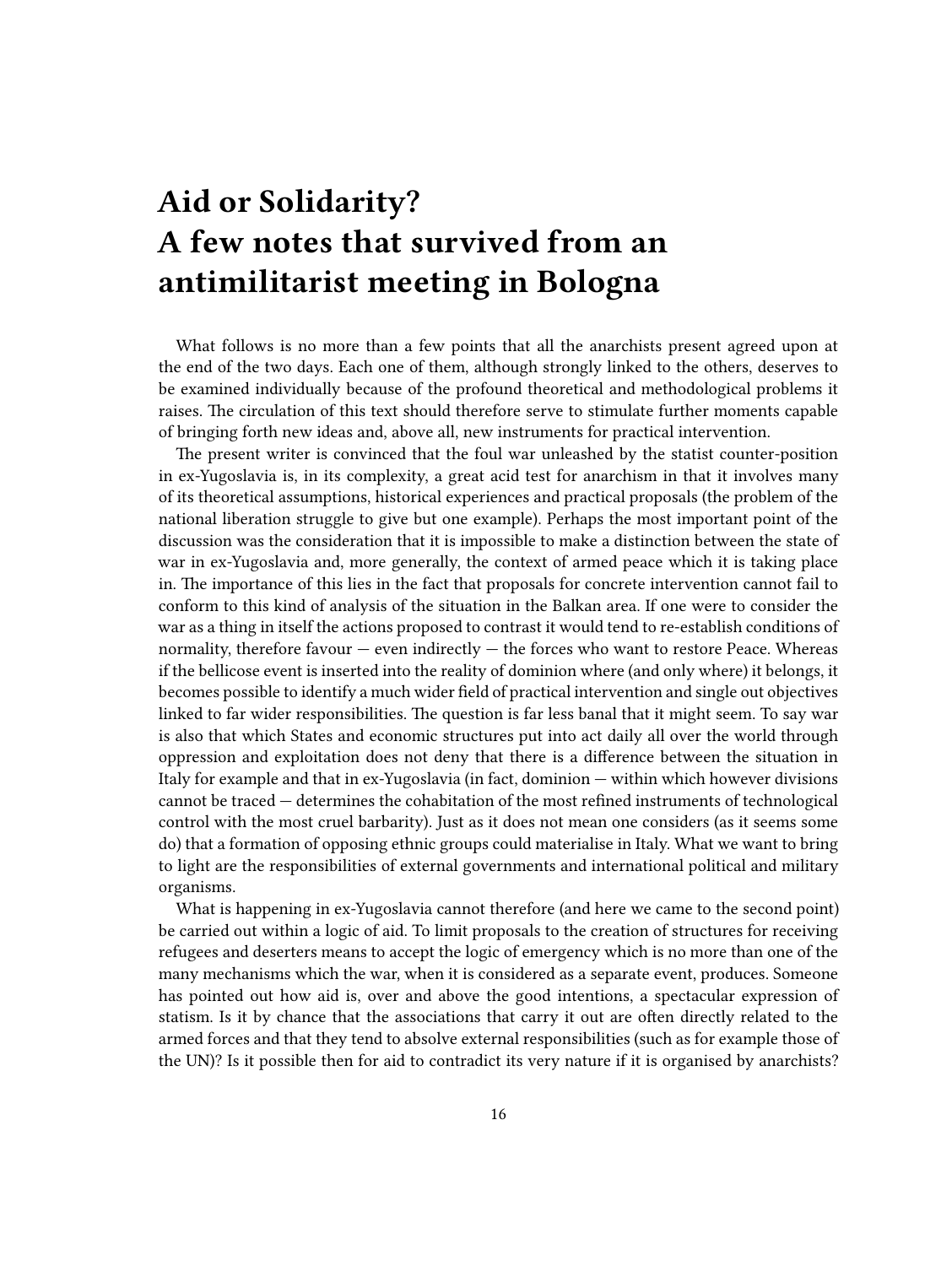Or would it continue to favour, instead of damaging, the structures that have every interest in fomenting the war? The idea of creating an aid network by getting in touch with local councils to no up areas of welcome for deserters put forward by some of those present is even further removed from autonomy from and conflictuality against power. It is obvious then, it was pointed out, how the ideology of emergency leads to allying oneself with the internal power structure (even in the form of local administration) in order to "resolve" an external situation that has in part been created by the latter  $-$  or at least in collaboration with it.

Instead of "aid" (third point) "complicity" was spoken of, by that meaning the will to develop, through collaboration with groups and individuals in ex-Yugoslavia (and other countries) that are active against the war, moments of action that are really anti-militarist. In this sense the practice of direct action against the military structures (and not just military ones) that exist in our own country was proposed.

In order to create these relations of complicity the circulation of ideas and information is essential (for example through meetings such as that held in Pordenone and other more informal ones) and the spreading of this material (for which the publication of a "bulletin" was suggested).

In such a context, the proposal (still to be verified) to concretely support the actions of deserters through a network between libertarian individuals and groups active in Italy and other countries takes on a different perspective. (fourth point)

A theoretical and methodological approach of this kind could, I believe, supply useful instruments for reflection and practice concerning a situation such as that of the Balkan peninsula, which there has been a time-lapse in understanding on the part of anarchists. In fact (and here we are facing the last question under discussion), the complex task of singling out reponsibilities has not led to a "peace" movement such as the one that was created, for example, during the Gulf war.

For anyone who has refused to take sides with any one of the ethnocracies involved in the conflict (and this is obviously not the case of the authoritarian groups "against" the war) a widening of the objectives against which to address their actions cannot fail to be an important step forward.

Massimo Passamani